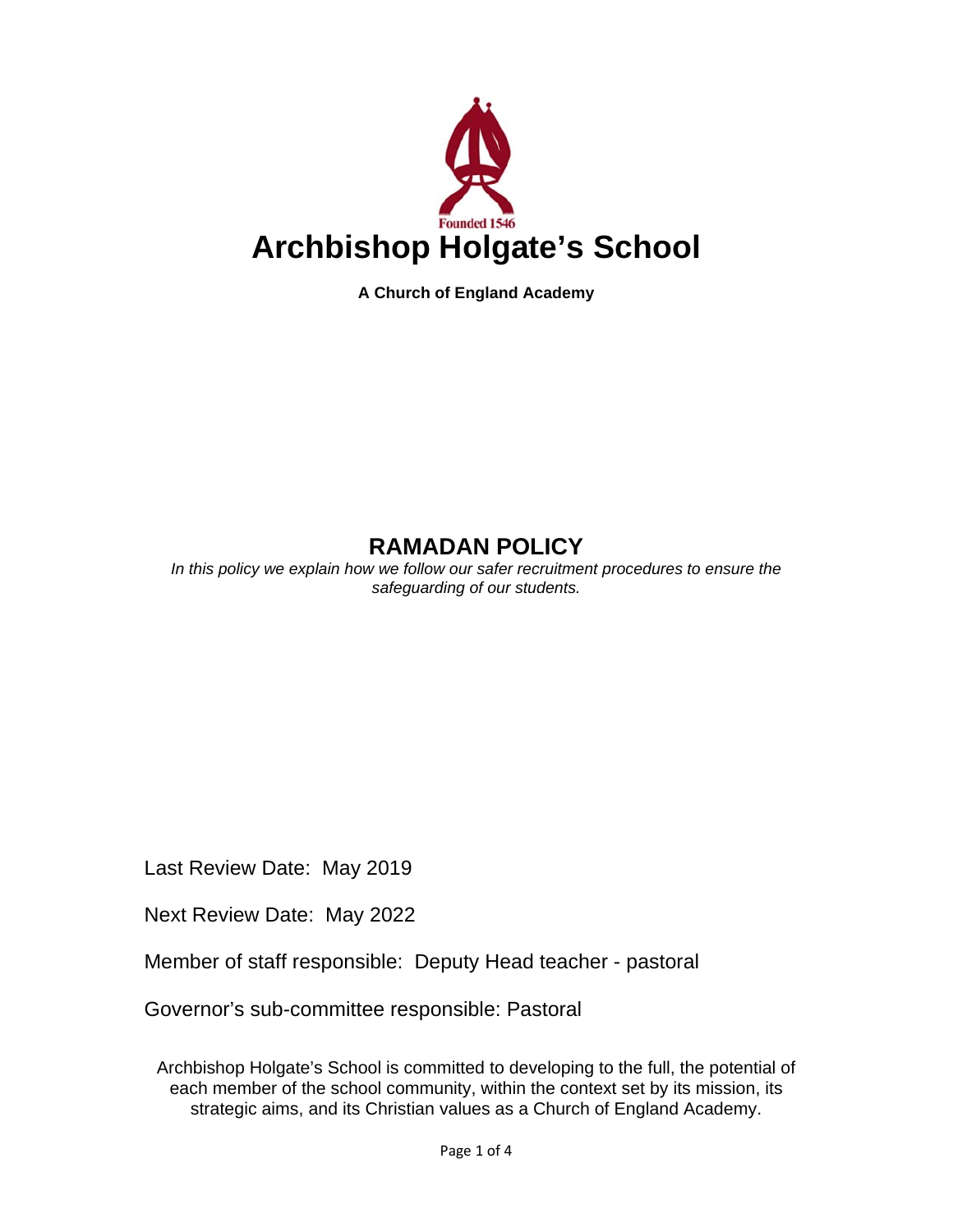### **Vision and Values of Archbishop Holgate's School**

As a Church of England school we strive to ensure that all of our young people are cared for, given every opportunity to develop through academic study, to grow personally and spiritually and to live into being those Values we hold dear in our community and in wider society. Our role as a Church school is to help nurture both academic excellence and to help shape young people who can make a significant contribution to the community they serve. Key to this is a clear recognition that all students have individual gifts and talents and with support every young person can flourish. Archbishop Holgate's School is distinctive and effective as a Church of England school because our Christian vision and values are very explicit and drive all areas of school life. Our Vision is one which combines Values, Care and Achievement.

## **"A threefold cord is not easily broken." Ecclesiastes 4:12**

Through this vision we seek to be a Church of England School which is deeply Christian. As such, the three themes of our vision, Values, Care and Achievement are deliberately expressed in that order, our distinct Christian Values help ensure that every child is cared for as an individual and this in turn will help them to succeed academically.

Our school values of *Justice*, *Compassion*, *Forgiveness* and *Trust* have been embedded across our school community and permeate all areas of school life.



This policy is to complement our vision and values and to enable the school to allow all members of Archbishop Holgate's community to live them into being every day.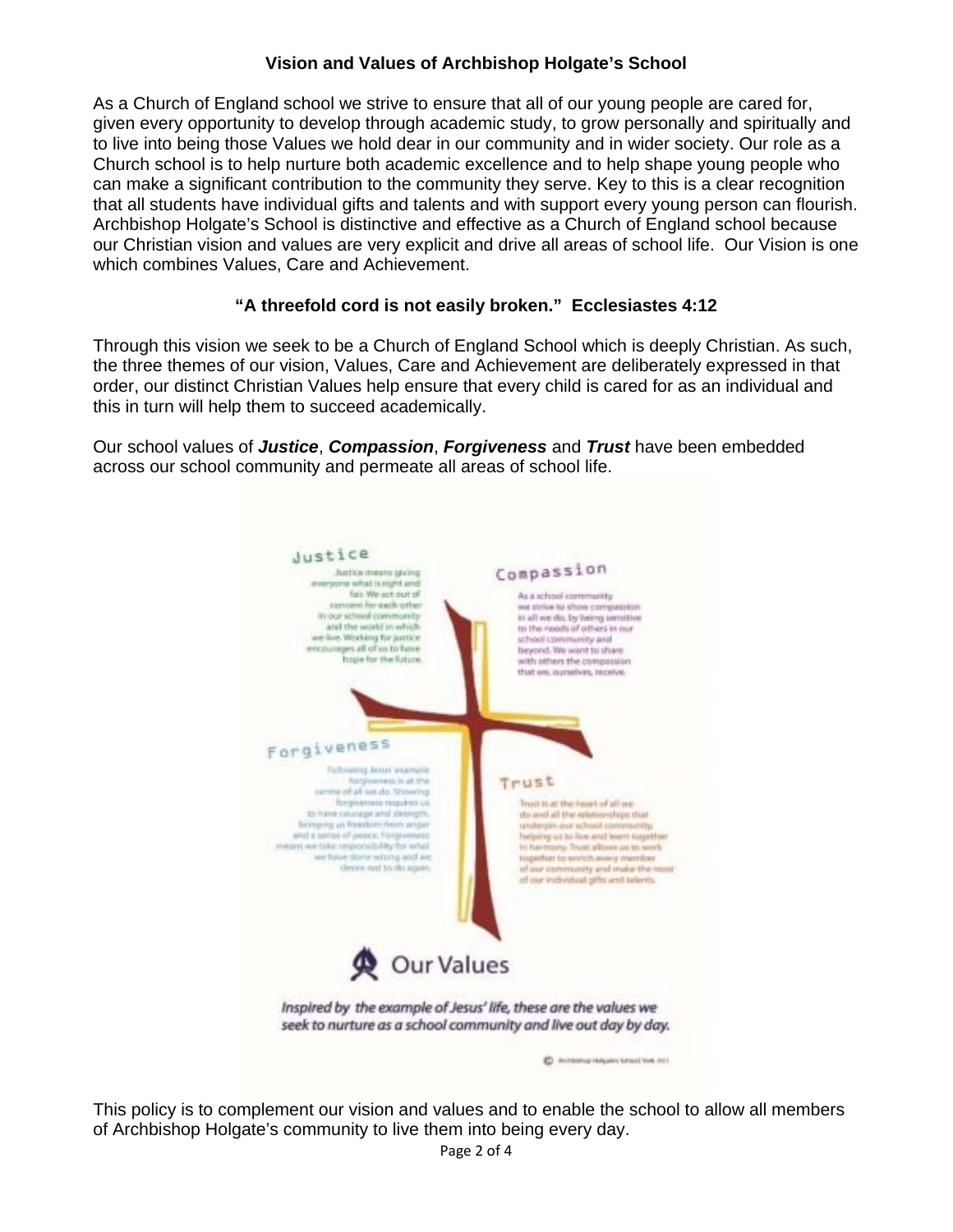This policy has been made in consultation with the Imam at York Mosque, Sheikh Abid Salik.

## **POLICY ON FASTING DURING THE MUSLIM MONTH OF RAMADAN**

#### **AIMS**

- 1. To provide a safe environment for students who wish to fast during part or all of the month of Ramadan.
- 2. To ensure the proper care of students is maintained and keep parents informed if their child is unwell.
- 3. To further develop understanding of the different faiths represented in the school population.
- 4. To anticipate that fasting may make some students weak or tired so adapt attendance procedures where appropriate.

#### IMPLEMENTATION

- 5. All parents/careers must inform the Headteacher by email, in writing or by telephone, if they wish their child to Fast for part or all of the month of Ramadan. Requesting, if they wish their child to be withdrawn from PE. A copy of this policy will then be forwarded to them.
- 6. We recognise in Islam that Fasting is not compulsory before the age of puberty or afterwards.
- 7. Students who are fasting should not be expected to exert themselves physically, and can be exempt from swimming. For Health and Safety reasons, parents of students who are fasting can request that they do not have to participate in active physical education lessons at the time they are Fasting. At this time they can do some health related learning. PE staff may also take the decision for a child who is fasting not to participate in a particularly active lesson.
- 8. It is the schools statutory duty of care to ensure the Health, Safety and Well-being of every student in our care. In the rare circumstance of a student becoming distressed when he or she is Fasting, the school will provide the student with something to eat or drink. The school will make every attempt to consult with the students' parents before making this decision and might, if required contact a health professional for advice.
- 9. We will inform the staff of any student who is Fasting, so that due consideration can be made.
- 10. A classroom will be available during lunch times for students so they can rest and be quiet. They can also use this room for prayers or to share the Qur'an with other Muslim students.
- 11. As is the tradition in the school, some assemblies held during Ramadan will be to create an understanding of the Muslim faith and the festival of Eid-ul-Fitr.

### HEALTH AND SAFETY

- 1. Parents MUST inform the school via letter, email or telephone, if their child is Fasting.
- 2. The school will inform parents immediately if their child who is Fasting becomes unwell.
- 3. Children who Fast must conserve their energy and not join in strenuous games.
- 4. Parents must inform school if their child is going to be late.

#### **INCLUSION**

1. There is mutual co-operation between the parents of children who are Fasting and the school.